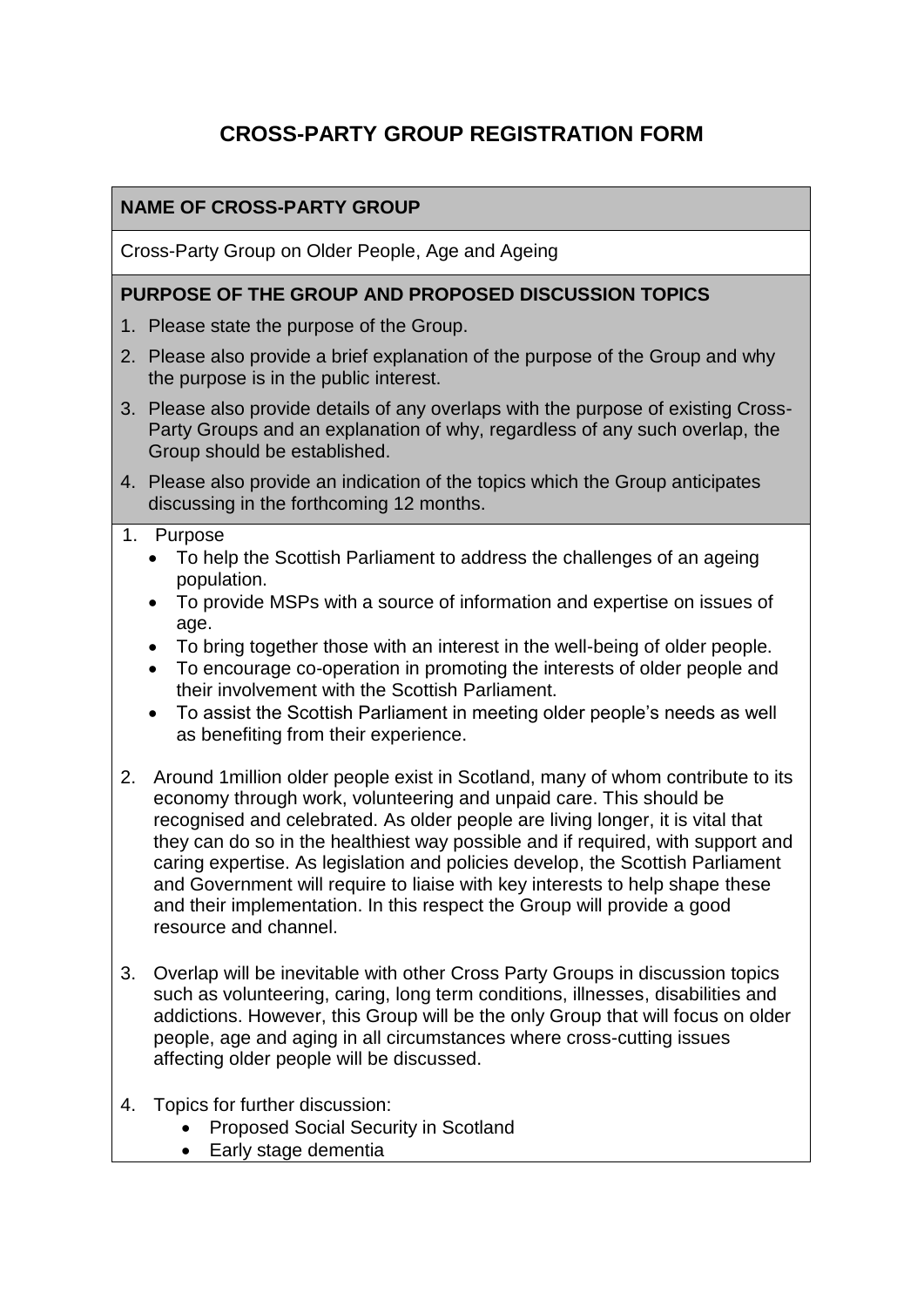- Mental health and older people proposed joint meeting with Cross Party Group on Mental Health
- Standards of Care
- Digital technology

### **MSP MEMBERS OF THE GROUP**

Please provide names and party designation of all MSP members of the Group.

Richard Leonard MSP – Scottish Labour

Colin Smyth, MSP – Scottish Labour

Annie Wells MSP – Scottish Conservative and Unionist Party

Sandra White MSP – Scottish National Party

Rhoda Grant MSP – Scottish Labour

#### **NON-MSP MEMBERS OF THE GROUP**

For organisational members please provide only the name of the organisation, it is not necessary to provide the name(s) of individuals who may represent the organisation at meetings of the Group.

| Individuals   | Amanda Gordon                                        |
|---------------|------------------------------------------------------|
| Organisations | Action on Hearing Loss                               |
|               | Action on Elder Abuse Scotland                       |
|               | Age Scotland                                         |
|               | <b>Alzheimer Scotland</b>                            |
|               | <b>Big Lottery Fund Scotland</b>                     |
|               | <b>British Geriatric Society</b>                     |
|               | Care Inspectorate                                    |
|               | Centre for Cognitive Ageing, University of Edinburgh |
|               | Faith in Older People                                |
|               | <b>Generations Working Together</b>                  |
|               | <b>Intergenerational Network</b>                     |
|               | Luminate                                             |
|               | Places for People Care and Support                   |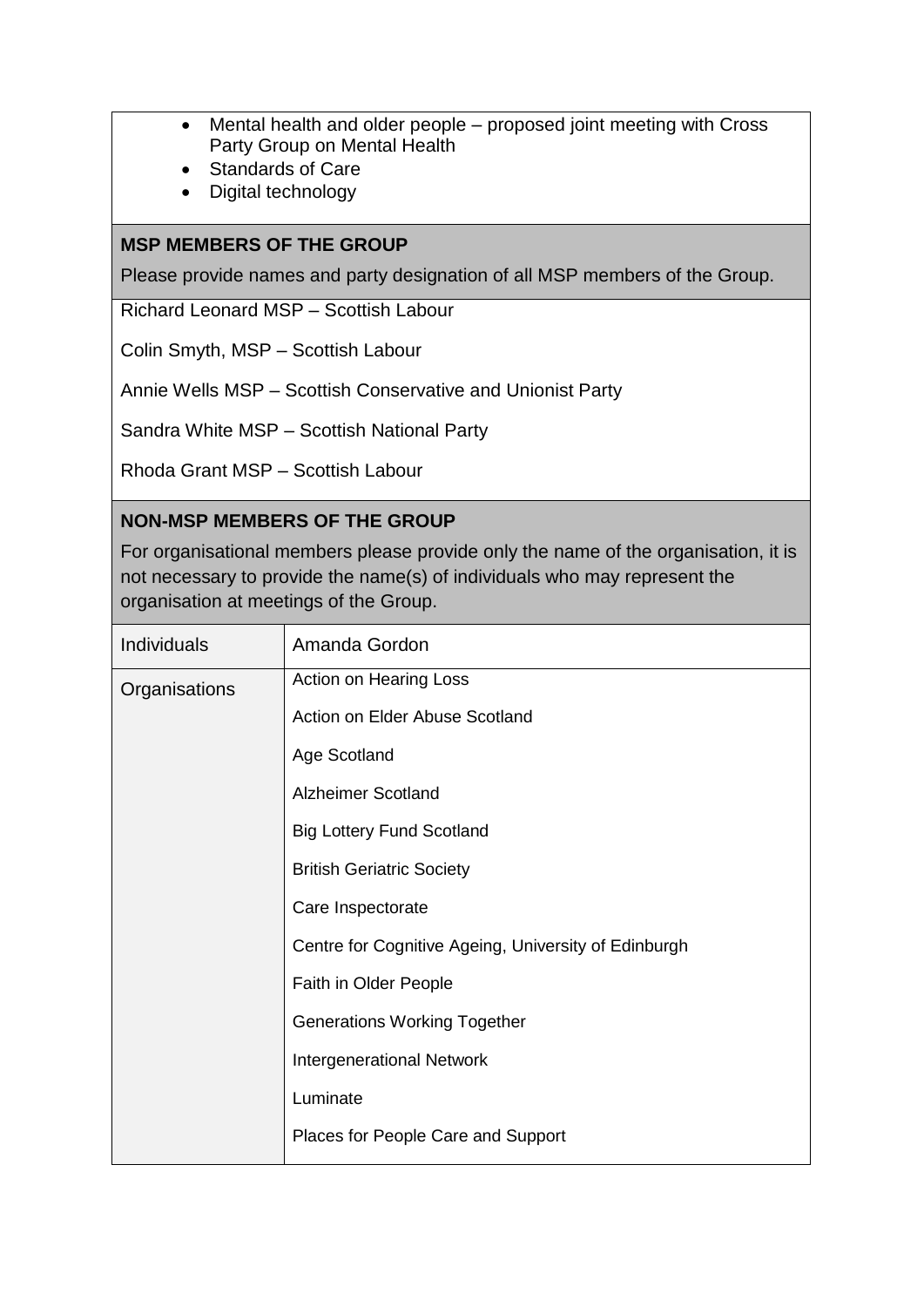| Royal College of Speech and Language Therapy |
|----------------------------------------------|
| Royal College of Psychiatrists               |
| Scottish Older People's Assembly             |
| <b>Scottish Pensioners Forum</b>             |
| <b>Scottish Seniors Alliance</b>             |
|                                              |

# **GROUP OFFICE BEARERS**

Please provide names for all office bearers. The minimum requirement is that two of the office bearers are MSPs and one of these is Convener – beyond this it is a matter for the Group to decide upon the office bearers it wishes to have. It is permissible to have more than one individual elected to each office, for example, co-conveners or multiple deputy conveners.

| Convener               | Sandra White, MSP                             |
|------------------------|-----------------------------------------------|
| <b>Deputy Convener</b> | Annie Wells MSP                               |
| Secretary              | Glenda Watt, Scottish Older People's Assembly |
| Treasurer              | Amanda Gordon, Office of Sandra White, MSP    |

# **FINANCIAL BENEFITS OR OTHER BENEFITS**

Please provide details of any financial or material benefit(s) the Group anticipates receiving from a single source in a calendar year which has a value, either singly or cumulatively, of more than £500. This includes donations, gifts, hospitality or visits and material assistance such as secretariat support.

Scottish Older People's Assembly will provide secretariat but the cost for administration of meetings will not exceed £500 per year.

## **SUBSCRIPTION CHARGED BY THE GROUP**

Please provide details of the amount to be charged and the purpose for which the subscription is intended to be used.

Nil

# **CONVENER CONTACT DETAILS** Name Sandra White **Parliamentary** address M5.07 The Scottish Parliament Edinburgh EH99 1SP